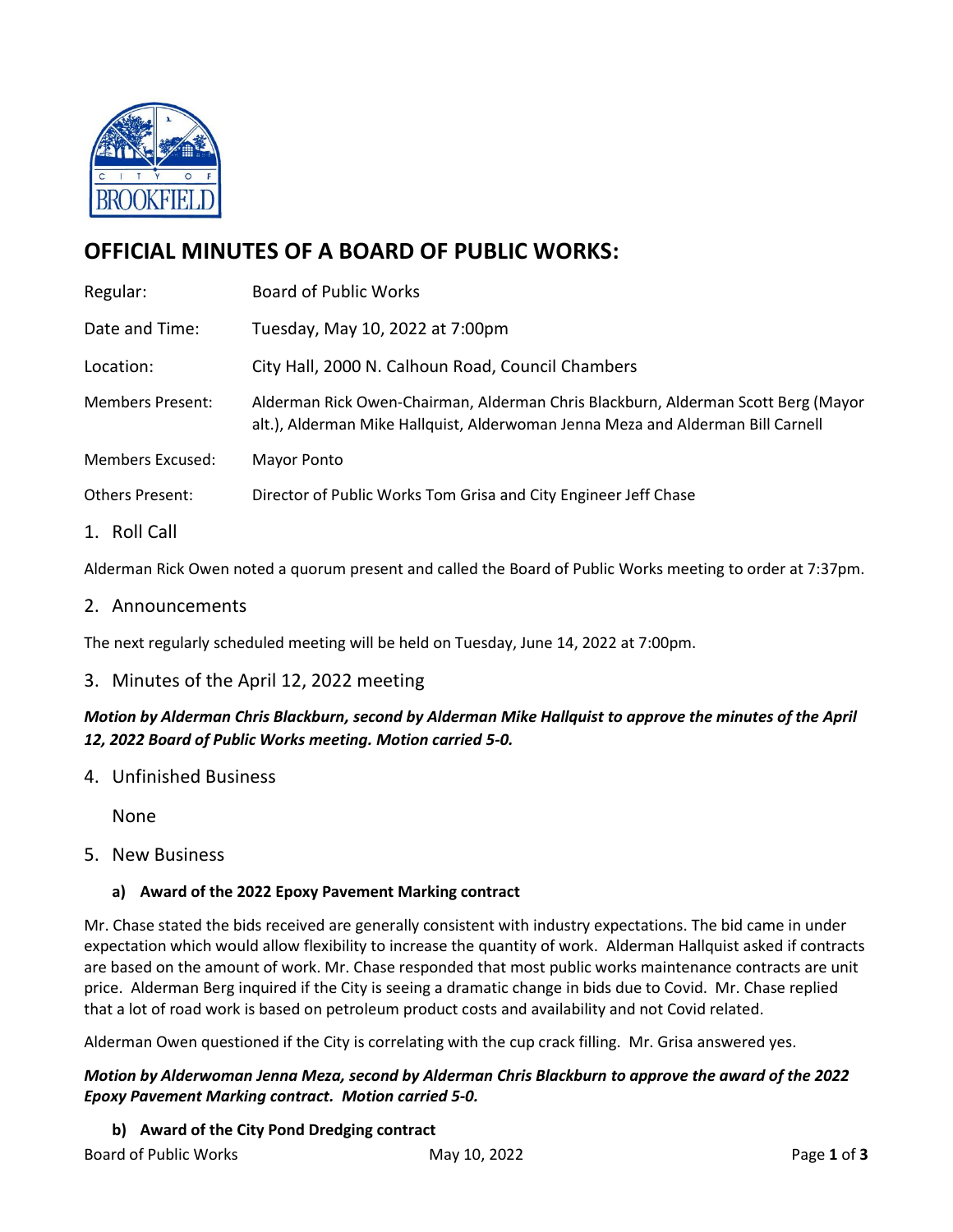Alderman Hallquist inquired when the dredging was last completed. Mr. Grisa responded the last time these ponds were dredged was in the 1970's. Alderman Berg asked what the public value is to complete this work. Mr. Chase responded it is required per the MS4 permit with the State of Wisconsin to discharge storm water into the waters of the state. Mr. Grisa added that currently there are aesthetic concerns with the ponds as well and dredging will improve that.

### *No action.*

## **c) Street Naming and Renaming policy**

Alderman Owen asked if there is a cost per home. Mr. Grisa responded it would be dependent on the number of homes affected by the change.

Alderman Blackburn stated the percentage of approval is too high in section C and should be around 80 to 90%, not unanimous. However, if all residents on a street want to change the name of a street they should be allowed to change the name as long as they pay for the change. If there are tenants they would be required to approve the change.

Alderman Hallquist stated a street name change provides minimal value to the residents and should not be what the board is asking the staff to focus on.

Alderwoman Meza commented that a way to help develop the community is by allowing a street name to change. It is a simple task.

Alderman Berg requested to table the item as there is no urgency to resolve the policy and the Committee is in a deadlock. Alderman Hallquist requested the policy be decided upon and not be in a deadlock. The item has been discussed three times and all members should have come to the Board with their discussion points. There is no value in postponing the decision. Mr. Grisa responded the Board can put forth more than one motion.

*Motion one by Alderman Mike Hallquist, second by Alderman Rick Owen to approve and amend the policy by removing section C of the street naming policy. Motion denied 2-3. Alderman Scott Berg, Alderman Christopher Blackburn and Alderwoman Jenna Meza against.*

*Motion two by Alderman Christopher Blackburn, second by Alderwoman Jenna Meza to approve the policy with Sections 1, 2, 3 and 4A, B and C. Motion denied 2-3. Alderman Rick Owen, Alderman Mike Hallquist and Alderman Scott Berg against.*

*Motion three by Alderman Scott Berg to table the street naming and renaming policy. Motion dies for lack of a second.* 

*Motion four by Alderman Scott Berg, second by Alderman Christopher Blackburn to forward the street naming and renaming policy to Common Council without a recommendation. Motion carried 5-0.*

#### **d) Resolution Authorizing Sale of Tax Key BRC 1055-199\***

Mr. Grisa stated the resident rejected the City's offer of \$7500. Meeting went into closed session for discussion.

*Motion by Alderman Christopher Blackburn, second by Alderman Mike Hallquist to approve a counteroffer for the sale of tax key BRC 1055-199. Motion carried 5-0.*

# 6. Adjournment

# *Motion by Alderman Mike Hallquist, second by Alderman Christopher Blackburn to adjourn the meeting at 9:35 pm. Motion carried 5-0.*

Respectfully Submitted:

Board of Public Works May 10, 2022 Page **2** of **3**